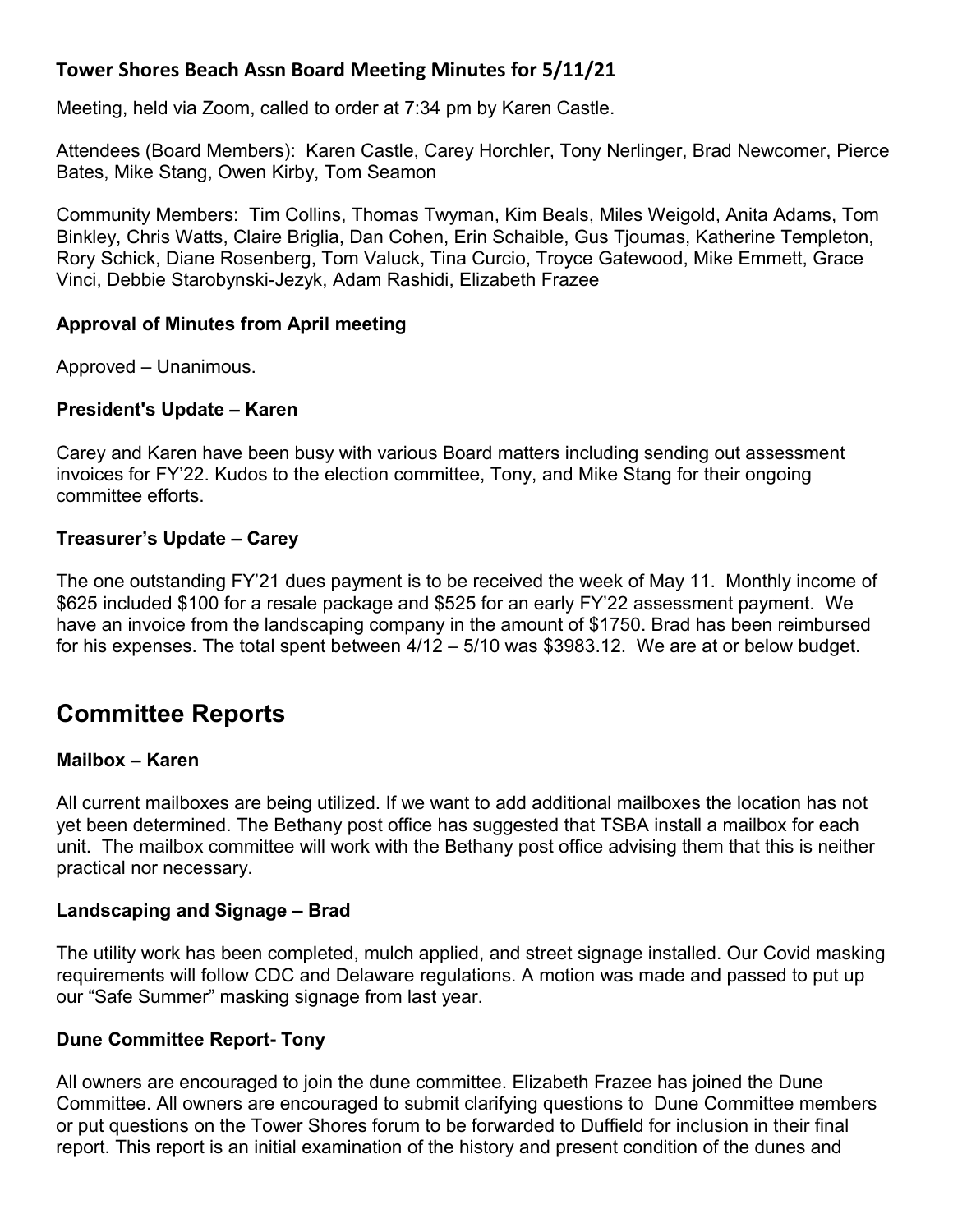presents possible recommendations for ensuring the structure and longevity of the dunes. A final report from Duffield will be made available to all community members prior to a zoom meeting with Duffield open to community members for questions and answers. The zoom meeting is yet to be scheduled.

#### **Communications & website voting - Dan**

Dan informed us that the website has been tested and is set up for the 2021 election. Only one vote can be cast per unit by the designated voter for the unit. The committee is currently searching for a Word Press website consultant.

# **Security and Summer Maintenance– Pierce**

Contracts for the summer manager, Adam Rashidi and the summer maintenance manager, Mike Emmett are in place.

# **Trash & Recycle - Republic Services – Mike**

Dumpsters will be in place over Memorial Weekend, Wednesday, Thursday, and Friday. The schedule will be posted on the website. The cost will be included in our overall trash budget line item.

# **Matt's Traffic – Mike**

No updates. Matts' will install new fence parallel to Bay Road to block the dumpster. Brad reported that DELDOT will review the Bay Road-Rte. 1 intersection and possibly make recommendations to improve both safety and traffic flow.

#### **Election Committee – Andrew Fenzel**

Call for nominations went out 4/13/21; candidate bios were due by 4/27. Ballots are due by 5:00 PM on 6/1. Voting can be done either on the website or, if writing in a candidate, by paper ballot sent to Andrew.

#### **The Noise Moratorium**

There was extensive discussion regarding the noise moratorium and if a "grace period" should be allowed. Karen will circulate the current Noise Moratorium language to both the Board and owners. Both Brad and Owen supported a formal grace period after June 1 so that owners could complete delayed projects due to complications from Covid. Diane Rosenberg offered that in past years many complaints regarding excessive construction noise were received after the Memorial Day deadline. Brad requested a conversation with Diane regarding his 2020 home renovation project.

The Board will use its discretion in reviewing projects that could extend beyond the noise moratorium deadline of Memorial Day. There was much discussion about enforcement of the noise moratorium. Owen Kirby volunteered to serve as Chairman of a committee to consider revisions to the Noise Moratorium. Anyone interested in participating should contact Owen.